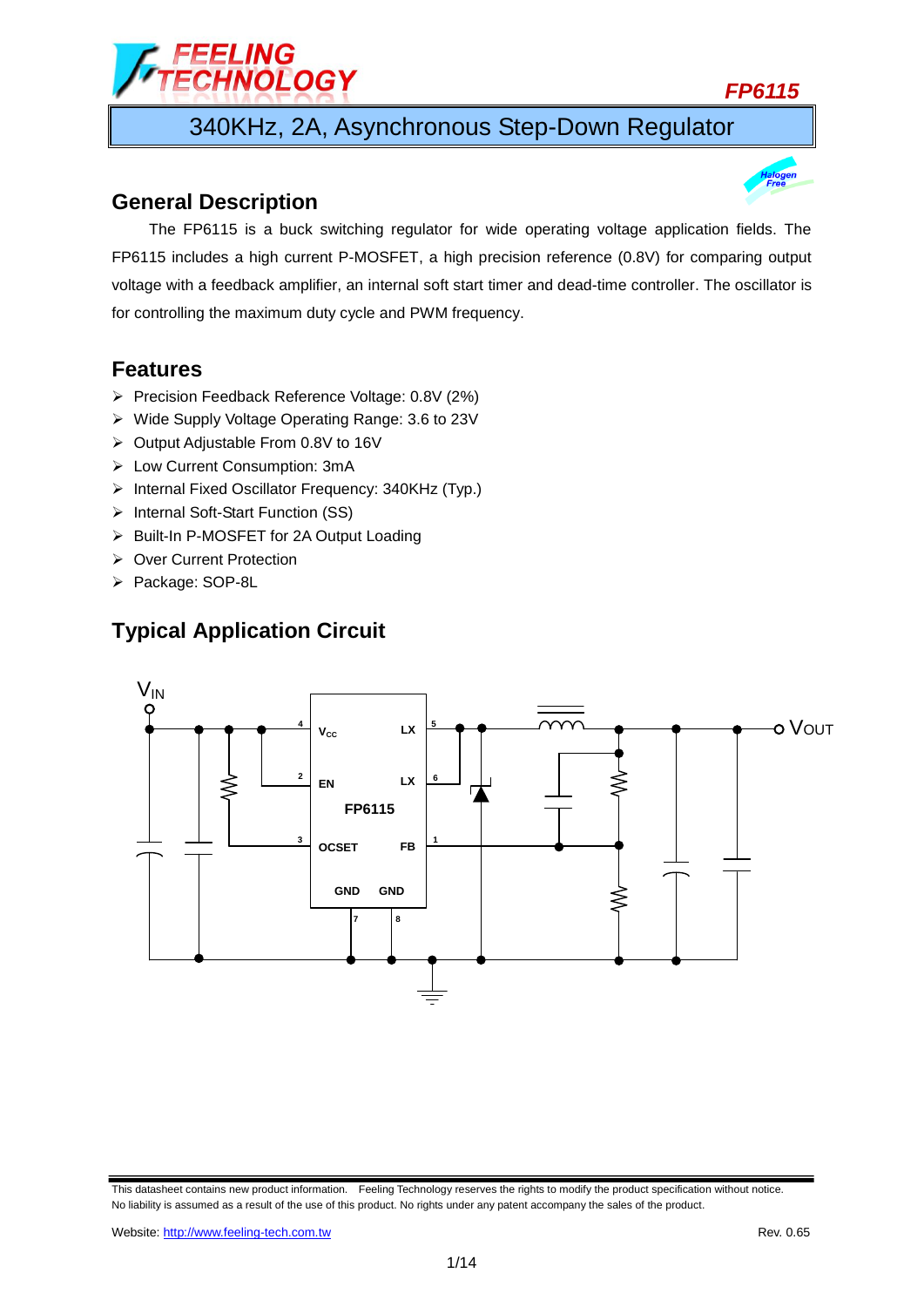

# **Function Block Diagram**



# **Pin Descriptions**

### **SOP-8L**



| <b>Name</b>  | No.            | 1/0 | <b>Description</b>              |  |
|--------------|----------------|-----|---------------------------------|--|
| FB           | 1              |     | Error Amplifier Inverting Input |  |
| EN           | $\mathfrak{p}$ |     | Enable Control                  |  |
| <b>OCSET</b> | 3              |     | Set Switch Output Over Current  |  |
| $\rm V_{CC}$ | 4              | P   | IC Power Supply (PMOS Source)   |  |
| LX.          | 5              | O   | <b>PMOS High Current Output</b> |  |
| LX.          | 6              | O   | <b>PMOS High Current Output</b> |  |
| <b>GND</b>   | 7              | P   | IC Ground                       |  |
| <b>GND</b>   | 8              | P   | IC Ground                       |  |

This datasheet contains new product information. Feeling Technology reserves the rights to modify the product specification without notice. No liability is assumed as a result of the use of this product. No rights under any patent accompany the sales of the product.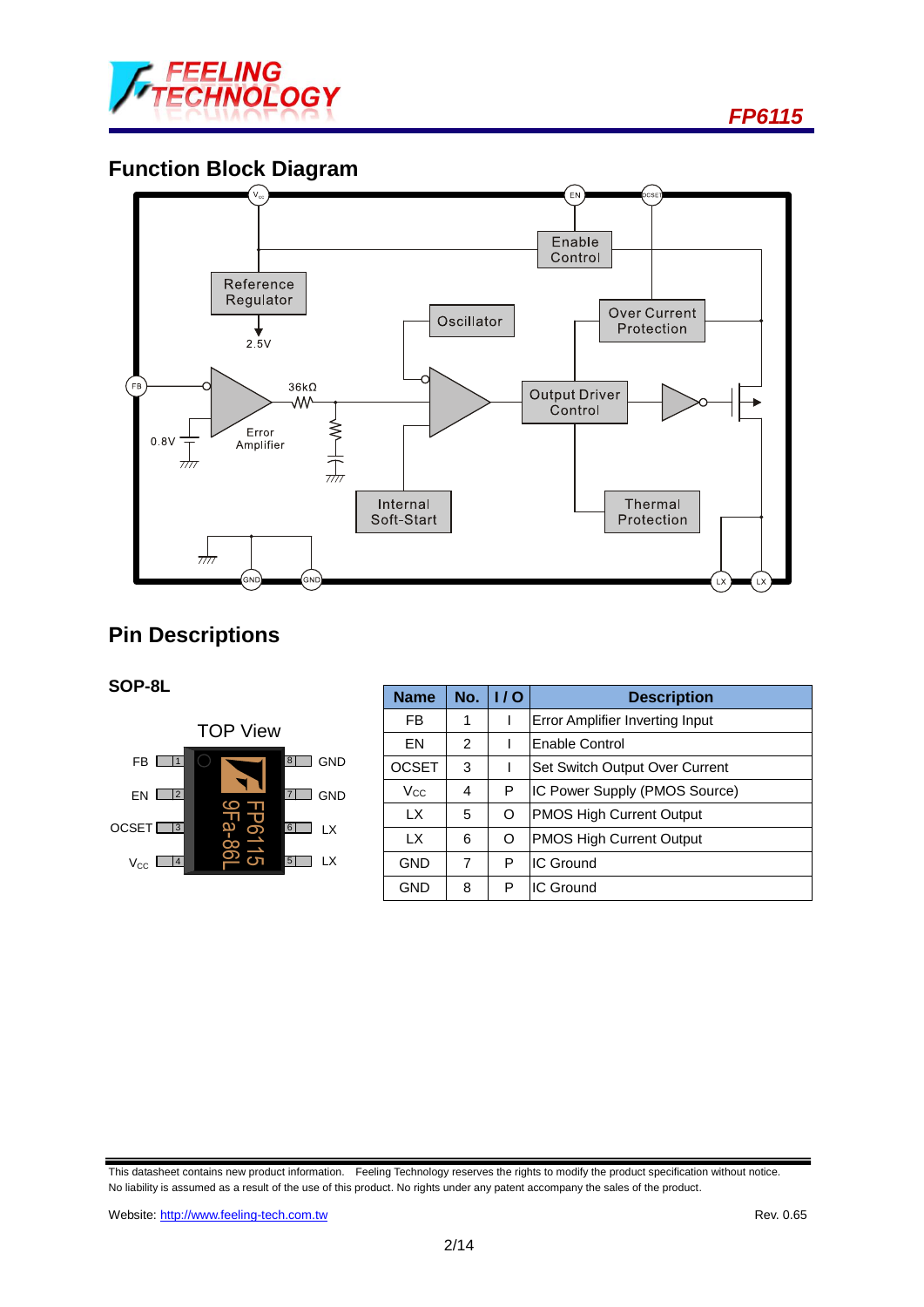

# **Marking Information**



**Halogen Free**: Halogen free product indicator **Lot Number**: Wafer lot number's last two digits For Example:  $132380TB \rightarrow 86$ **Internal ID:** Internal Identification Code **Per-Half Month**: Production period indicated in half month time unit For Example: January  $\rightarrow$  A (Front Half Month), B (Last Half Month) February  $\rightarrow$  C (Front Half Month), D (Last Half Month)

Year: Production year's last digit

This datasheet contains new product information. Feeling Technology reserves the rights to modify the product specification without notice. No liability is assumed as a result of the use of this product. No rights under any patent accompany the sales of the product.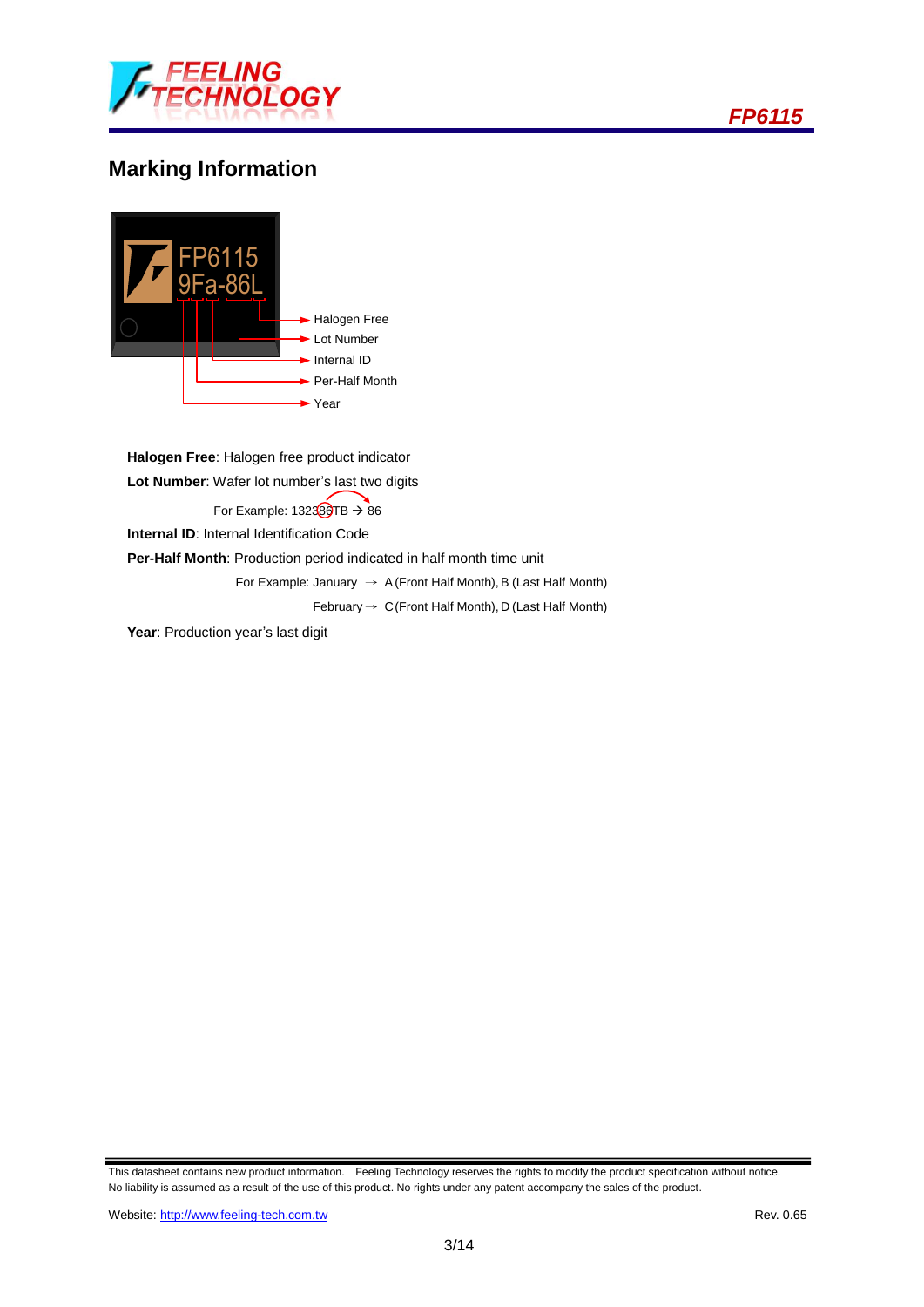

## **Ordering Information**

| <b>Part Number</b> | <b>Operating Temperature   Package</b> |        | MOQ     | <b>Description</b> |  |
|--------------------|----------------------------------------|--------|---------|--------------------|--|
| IFP6115DR-G1       | $-25^{\circ}$ C ~ $+85^{\circ}$ C      | SOP-8L | 2500 EA | Tape & Reel        |  |

## **Absolute Maximum Ratings**

| <b>Parameter</b>                | <b>Symbol</b>        | <b>Conditions</b>              | Min.   | Typ. | Max.   | <b>Unit</b>     |
|---------------------------------|----------------------|--------------------------------|--------|------|--------|-----------------|
| Power Supply Voltage            | $V_{\rm CC}$         |                                |        |      | 23     | V               |
| <b>Output Source Current</b>    |                      |                                |        |      | 3.5    | A               |
| Error Amplifier Inverting Input |                      |                                | $-0.3$ |      | 1.2    | V               |
| Allowable Power Dissipation     | $P_D$                | SOP-8L $T_A \leq +25^{\circ}C$ |        |      | 650    | mW              |
|                                 | $\theta_{JA}$        | SOP-8L                         |        |      | $+110$ | $\degree$ C / W |
| Thermal Resistance              | $\theta_{\text{JC}}$ |                                |        |      | +55    | $\degree$ C / W |
| <b>Operating Temperature</b>    |                      |                                | $-25$  |      | +85    | °C              |
|                                 |                      | HBM (Human Body Mode)          |        |      | 2      | <b>KV</b>       |
| <b>IESD Susceptibility</b>      |                      | MM (Machine Mode)              |        |      | 200    | $\vee$          |
| Junction Temperature            | TJ                   |                                |        |      | $+150$ | $^{\circ}$ C    |
| Storage Temperature             | $T_{\tt S}$          | SOP-8L                         | $-55$  |      | $+150$ | $^{\circ}C$     |
| SOP-8L Lead Temperature         |                      | (soldering, 10 sec)            |        |      | $+260$ | $^{\circ}$ C    |

## **IR Re-flow Soldering Curve**



This datasheet contains new product information. Feeling Technology reserves the rights to modify the product specification without notice. No liability is assumed as a result of the use of this product. No rights under any patent accompany the sales of the product.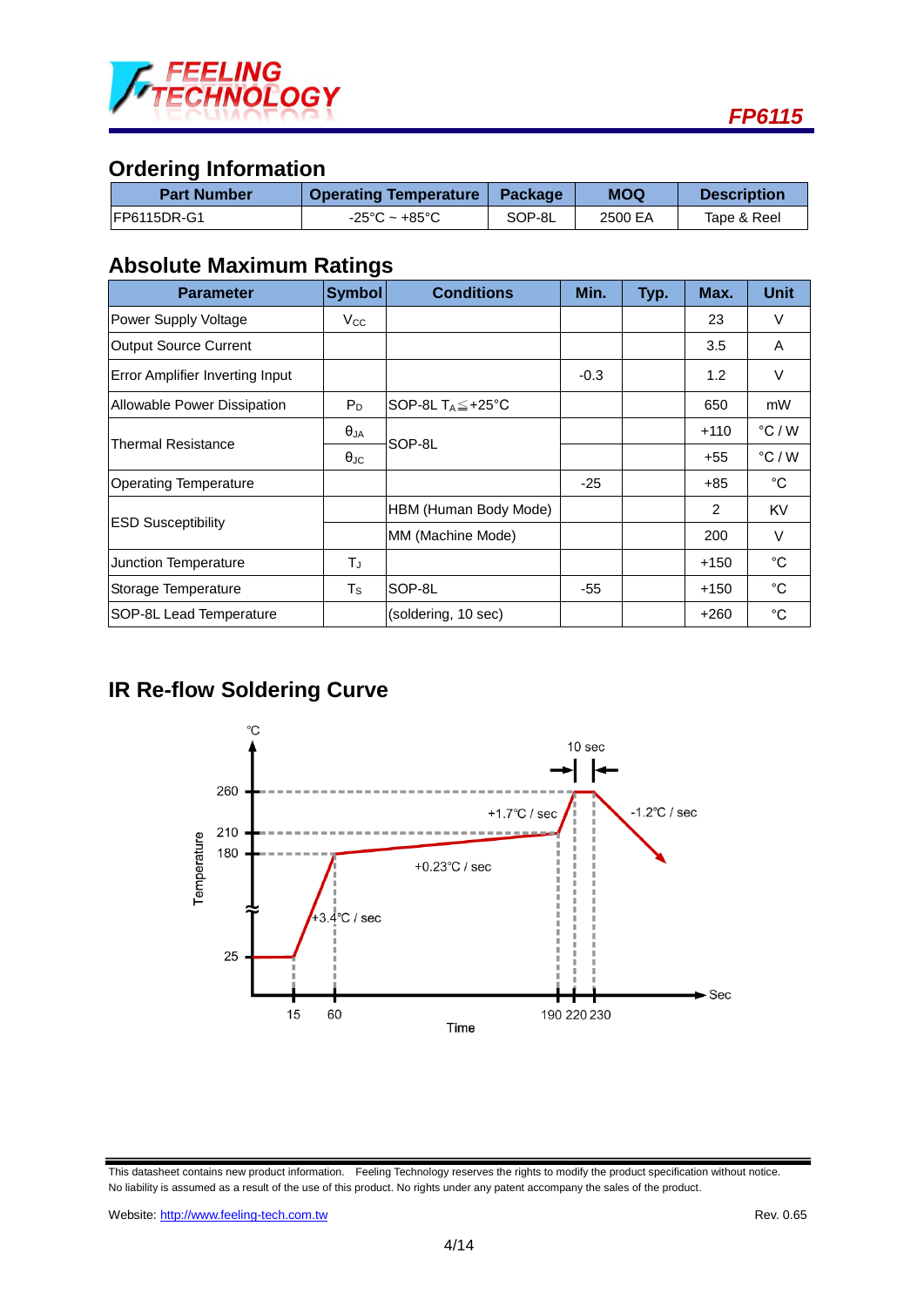

# **Recommended Operating Conditions**

| <b>Parameter</b>             | <b>Symbol</b> | <b>Conditions</b> | Min.  | Typ. | Max.    | <b>Unit</b> |
|------------------------------|---------------|-------------------|-------|------|---------|-------------|
| Supply Voltage               | Vcc           |                   | 3.6   |      | າາ<br>ت |             |
| <b>Operating Temperature</b> |               |                   | $-25$ |      | 85      | $\sim$      |

## **DC Electrical Characteristics** (V<sub>CC</sub>=6V,T<sub>A</sub> = 25°C, unless otherwise noted)

| <b>Parameter</b>                                                     | <b>Symbol</b>                                             | <b>Conditions</b>                                       | Min.  | Typ.   | Max.           | <b>Unit</b> |  |
|----------------------------------------------------------------------|-----------------------------------------------------------|---------------------------------------------------------|-------|--------|----------------|-------------|--|
| Reference                                                            |                                                           |                                                         |       |        |                |             |  |
| Feedback Voltage                                                     | $V_{REF}$                                                 |                                                         | 0.784 | 0.8    | 0.816          | V           |  |
| Line Regulation                                                      | $\overline{\Delta}$ V <sub>REF/</sub><br>$V_{\text{REF}}$ | V <sub>cc</sub> =3.6V to 23V                            |       | 1      | $\overline{2}$ | $\%$        |  |
| <b>Load Regulation</b>                                               | $\overline{\Delta}$ V <sub>REF</sub> /<br>$V_{REF}$       | $IQUT=0A$ to 2A                                         |       | 2      |                | $\%$        |  |
| Feedback Voltage Change with<br>Temperature                          | $\Delta$ V <sub>REF</sub> /<br>VREF                       | T <sub>A</sub> =--25°C to +85°C                         |       | 1      | $\overline{2}$ | %           |  |
| <b>Oscillator Section</b>                                            |                                                           |                                                         |       |        |                |             |  |
| <b>Oscillation Frequency</b>                                         | f                                                         | Measured from LX pin<br>waveform                        |       | 340    |                | <b>KHz</b>  |  |
| <b>Short Circuit or Over Current</b><br><b>Oscillation Frequency</b> | $f_{SC}$                                                  | Measured from LX pin<br>waveform                        |       | 50     |                | <b>KHz</b>  |  |
| Frequency Change with Voltage                                        | $\Delta f / \Delta V$                                     | V <sub>cc</sub> =3.6V to 23V                            |       | 5      |                | $\%$        |  |
| Frequency Change with<br>Temperature                                 |                                                           | $\Delta f / \Delta T$   T <sub>A</sub> = -25°C to +85°C |       | 5      |                | %           |  |
| <b>Idle Period Adjustment Section</b>                                |                                                           |                                                         |       |        |                |             |  |
| Maximum Duty Cycle                                                   | <b>T</b> <sub>DUTY</sub>                                  | $V_{FB} = 0.2V$                                         |       | 80     |                | $\%$        |  |
| <b>Output Section</b>                                                |                                                           |                                                         |       |        |                |             |  |
| <b>PMOS Switch Current</b>                                           | $I_{LX}$                                                  |                                                         | $-2$  |        |                | A           |  |
| <b>PMOS On Resistance</b>                                            | $R_{DS(ON)}$                                              | $V_{CC} = 4.5V$                                         |       | 70     | 95             | $m\Omega$   |  |
|                                                                      |                                                           | $V_{CC} = 10V$                                          |       | 50     | 60             | $m\Omega$   |  |
| <b>Thermal Shutdown Section</b>                                      |                                                           |                                                         |       |        |                |             |  |
| Thermal Shutdown Temperature                                         |                                                           |                                                         |       | $+150$ |                | $^{\circ}C$ |  |
| <b>Over Current Protection Section</b>                               |                                                           |                                                         |       |        |                |             |  |
| <b>OCSET Bias Current</b>                                            | <b>I</b> OCSET                                            |                                                         |       | 40     |                | μA          |  |
| <b>Total Device Section</b>                                          |                                                           |                                                         |       |        |                |             |  |
| <b>EN Pin Input Current</b>                                          | <b>I<sub>EN</sub></b>                                     | $V_{EN} = 2.5V$                                         |       |        | 20             | μA          |  |
| EN Pin On Threshold                                                  | VUPPER                                                    | EN pin upper                                            |       | 1.1    |                | V           |  |
| EN Pin Off Threshold                                                 | <b>VLOW</b>                                               | EN pin low                                              |       | 0.85   |                | V           |  |
| <b>EN Pin Hysteresis</b>                                             | <b>V<sub>HYS</sub></b>                                    |                                                         | 150   | 250    |                | mV          |  |
| Supply Shutdown Current                                              | Isp                                                       | $V_{EN} = 0V$                                           |       | 2      | 10             | μA          |  |
| Supply Average current                                               | <b>LAVE</b>                                               |                                                         |       | 3      | 6              | mA          |  |

This datasheet contains new product information. Feeling Technology reserves the rights to modify the product specification without notice. No liability is assumed as a result of the use of this product. No rights under any patent accompany the sales of the product.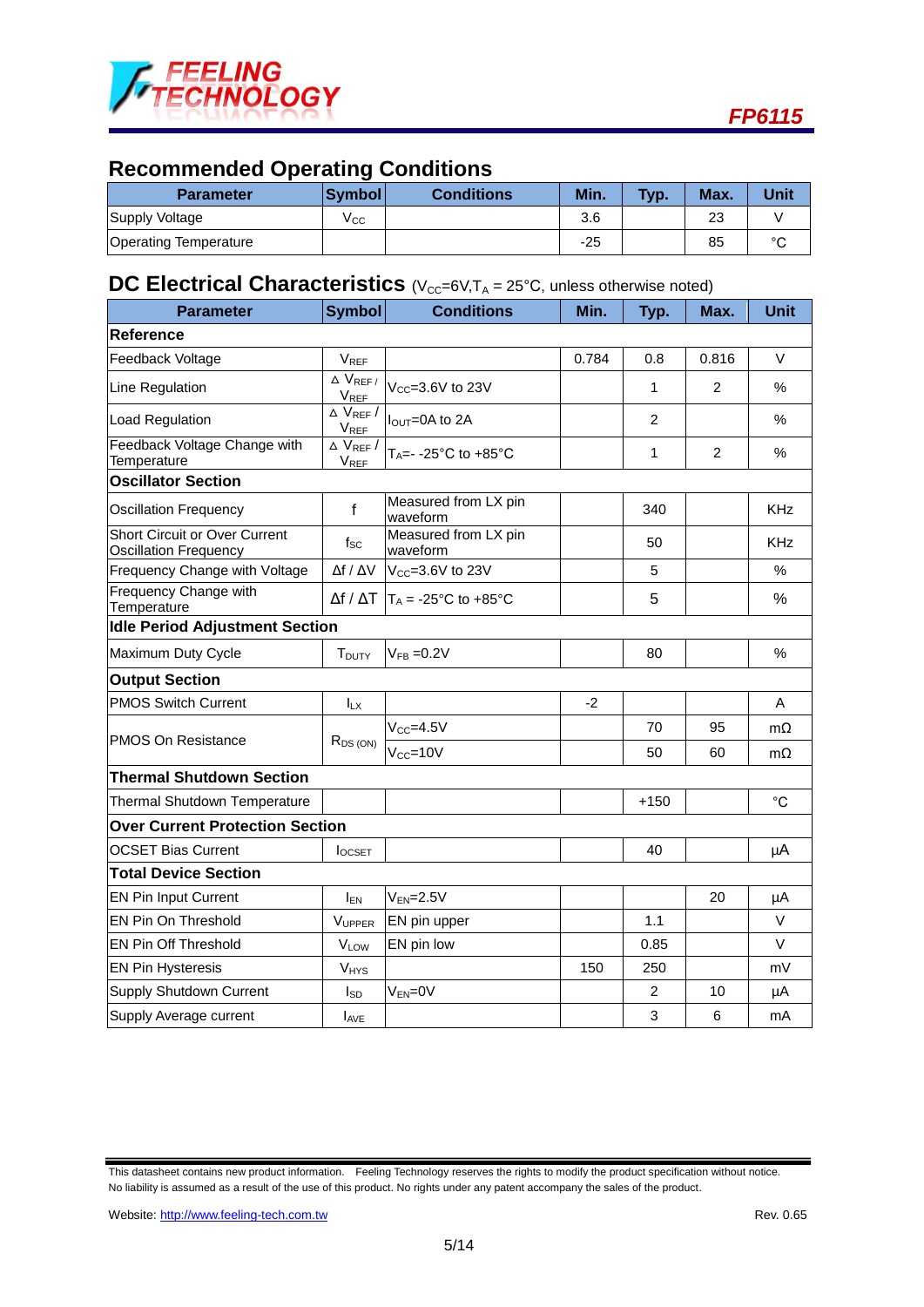

# **Typical Operating Characteristics**



This datasheet contains new product information. Feeling Technology reserves the rights to modify the product specification without notice. No liability is assumed as a result of the use of this product. No rights under any patent accompany the sales of the product.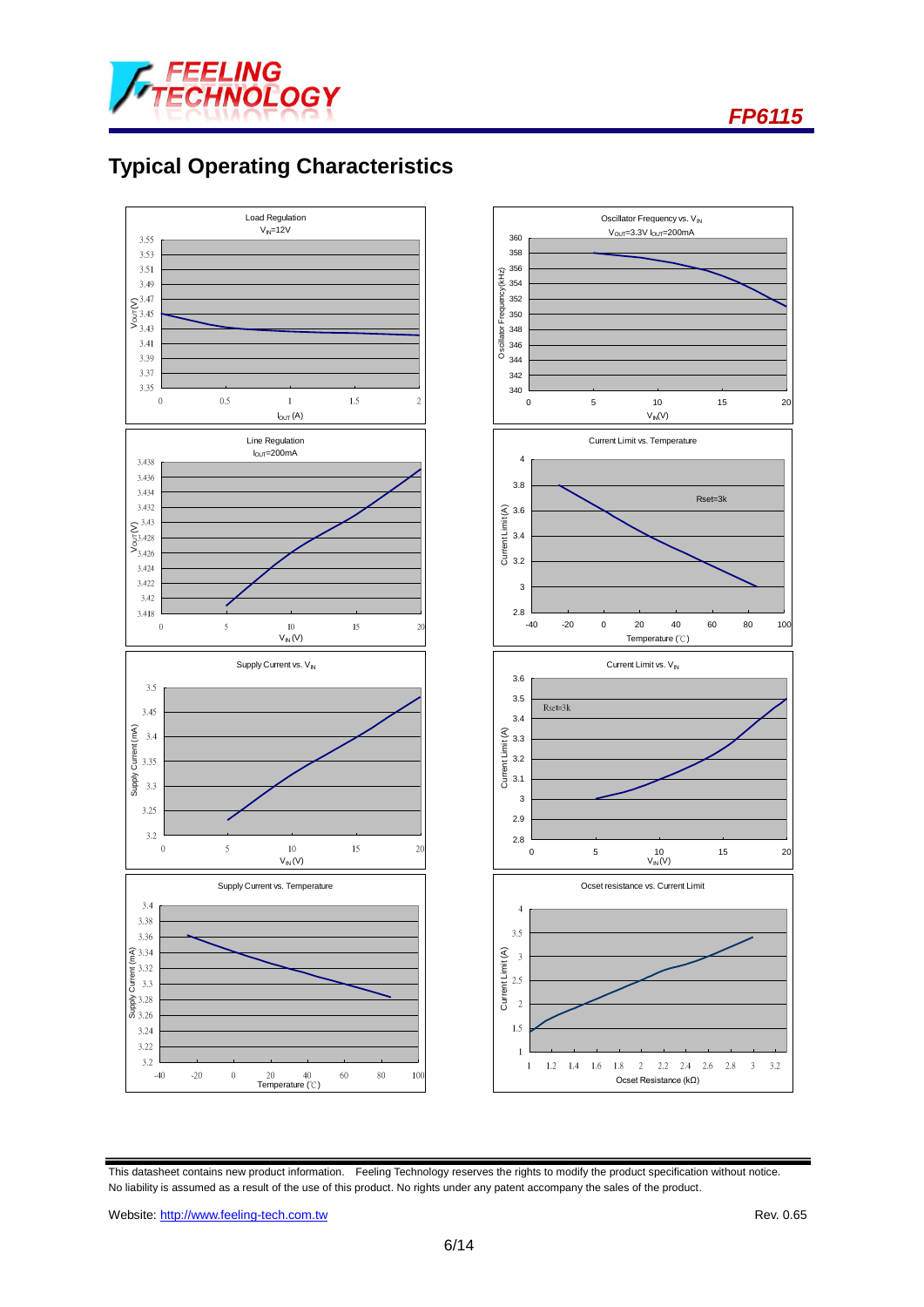



This datasheet contains new product information. Feeling Technology reserves the rights to modify the product specification without notice. No liability is assumed as a result of the use of this product. No rights under any patent accompany the sales of the product.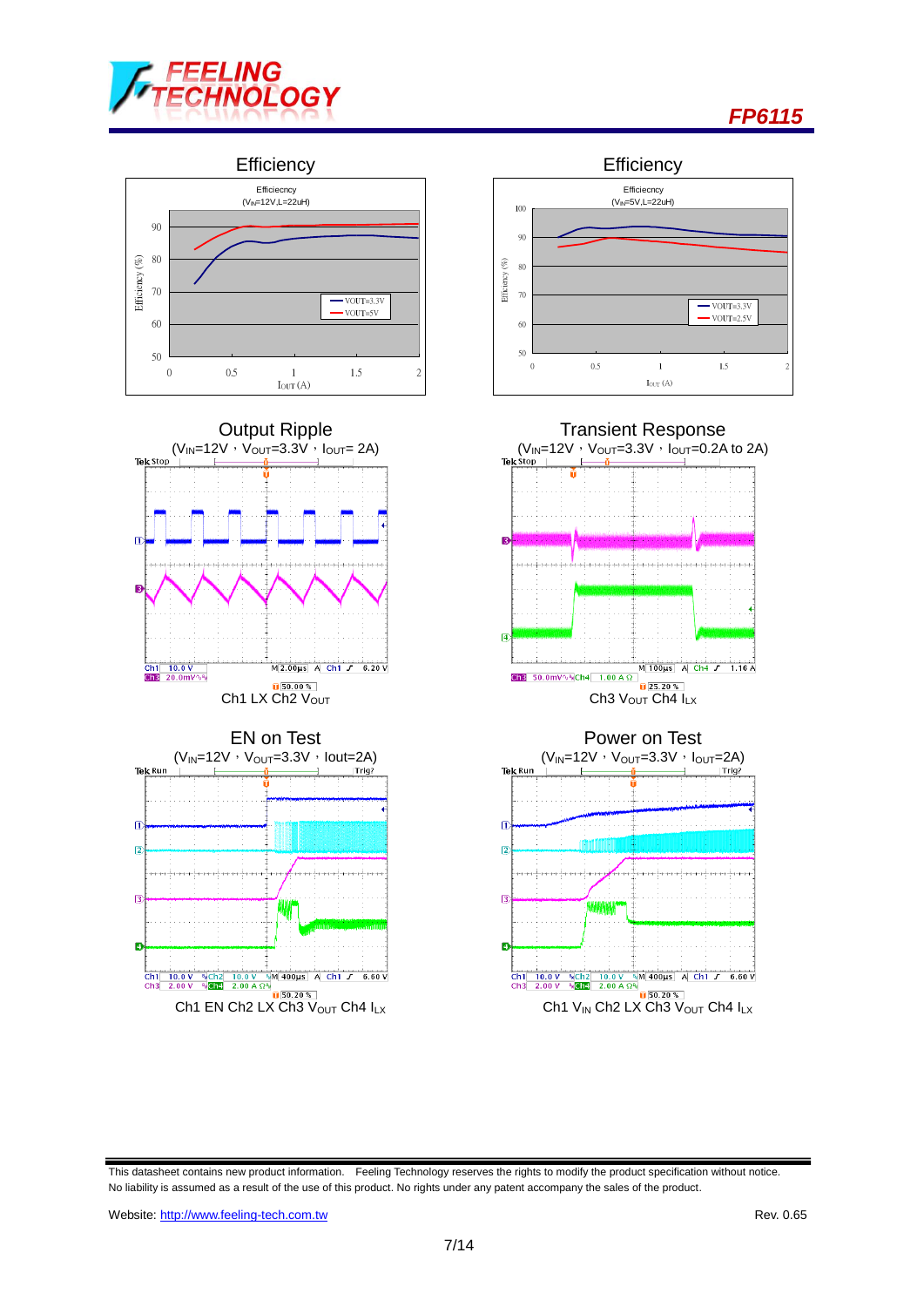

## **Function Description**

#### **Voltage Reference**

A 2.5V reference regulator supplies FP6115 internal circuits and uses a resistive divider to provide 0.8V precision reference voltage on the non-inverting terminal of error amplifier.

#### **Error Amplifier**

The error amplifier compares a sample of the DC-DC converter output voltage to the  $0.8V$  (V<sub>REF</sub>) reference and generates an error signal for the PWM comparator. Output voltage of the DC-DC converter is setting by the resistor divider with following expression (see Fig. 1)



Figure 1. Error Amplifier with Feedback Resistance Divider

The recommended resistor value is summarized below:

| $V_{OUT} (V)$ | $R_1$ (kΩ) | $R_2$ (kΩ) |
|---------------|------------|------------|
| 1.8           | 2.4k       | 3k         |
| $2.5\,$       | 3.2k       | 6.8k       |
| 3.3           | 1.5k       | 4.7k       |
| 5             | 2k         | 10.5k      |

This datasheet contains new product information. Feeling Technology reserves the rights to modify the product specification without notice. No liability is assumed as a result of the use of this product. No rights under any patent accompany the sales of the product.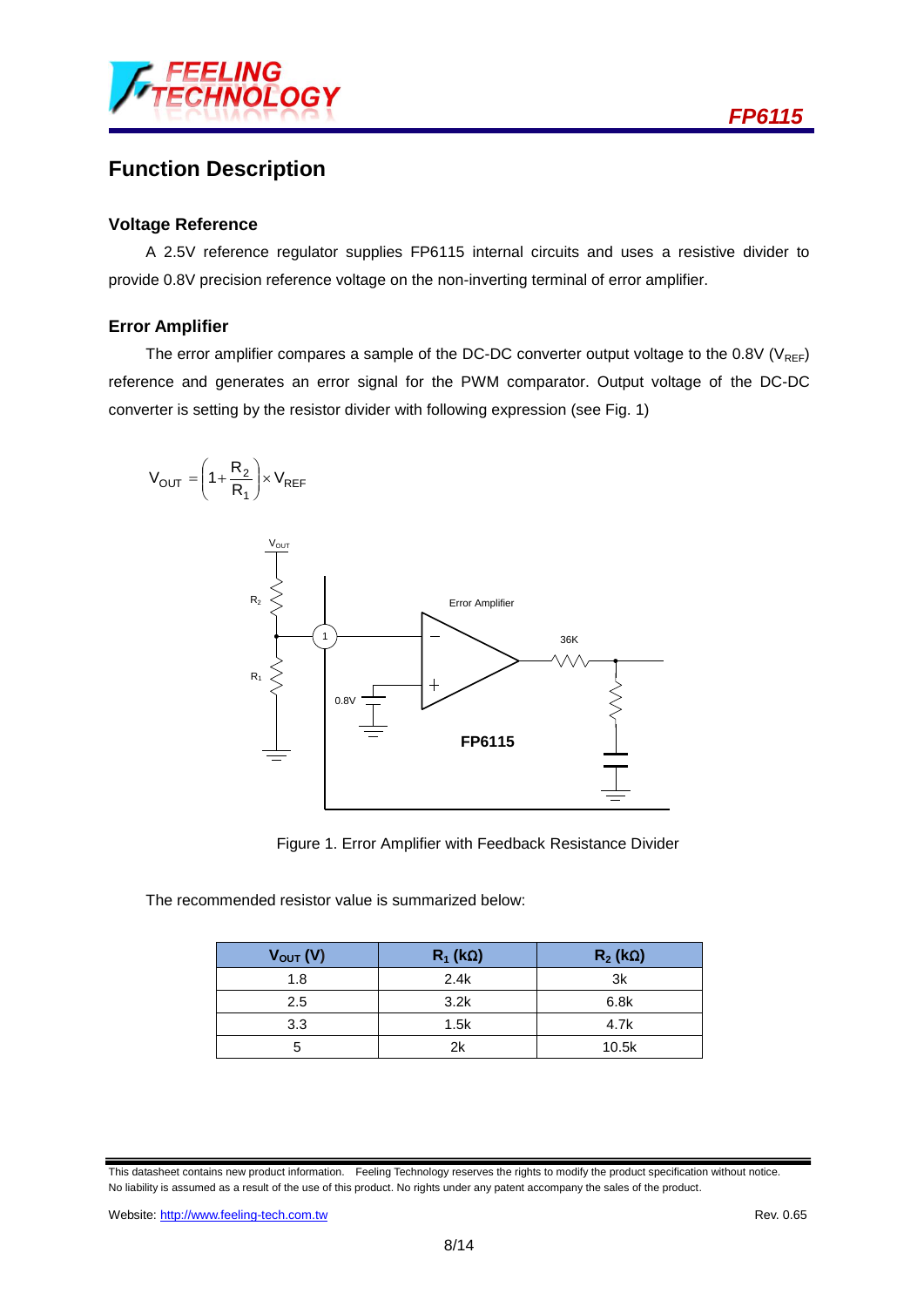

### **Oscillator**

The fixed frequency is generated by an internal RC oscillator. Its typical values is 340KHz in normal operation and 50KHz in short circuit condition.

### **Thermal Protection**

When a heavy loading draws current from the regulator, the chip temperature will rise. Once the junction temperature exceeds 150℃, FP6115 thermal protection function will be triggered and the LX output will be turned off. When junction temperature is lower, FP6115 starts again and enable LX pin output.

### **Over Current Protection**

The FP6115 uses cycle-by-cycle current limit to protect the internal power switch. During each switching cycle, a current limit comparator detects if the power switch current exceeds the external setting current or not. Once over current occurs, chip will decrease the oscillator frequency to prevent from thermal issue. The current limit threshold is setting by external resistor  $(R_3)$  which is connecting from  $V_{CC}$  to OCSET pin. An internal 40 $\mu$ A current sink which draws current from the resistor sets the voltage at pin OCSET. Please refer to the following formula for setting the current limit value:

$$
I_{OCP} = \frac{I_{OCSET} \times R_3}{35m\Omega}
$$

Here, 35mΩ is internal sense resistance.

Example:

 $\frac{35 \text{ m}\Omega}{35 \text{ m}\Omega} = 2.85 \text{A}$  $I_{\text{OCP}} = \frac{40 \mu A \times 2.49 k}{35 m \Omega} =$  $=\frac{40\mu A \times}{2}$ 

This datasheet contains new product information. Feeling Technology reserves the rights to modify the product specification without notice. No liability is assumed as a result of the use of this product. No rights under any patent accompany the sales of the product.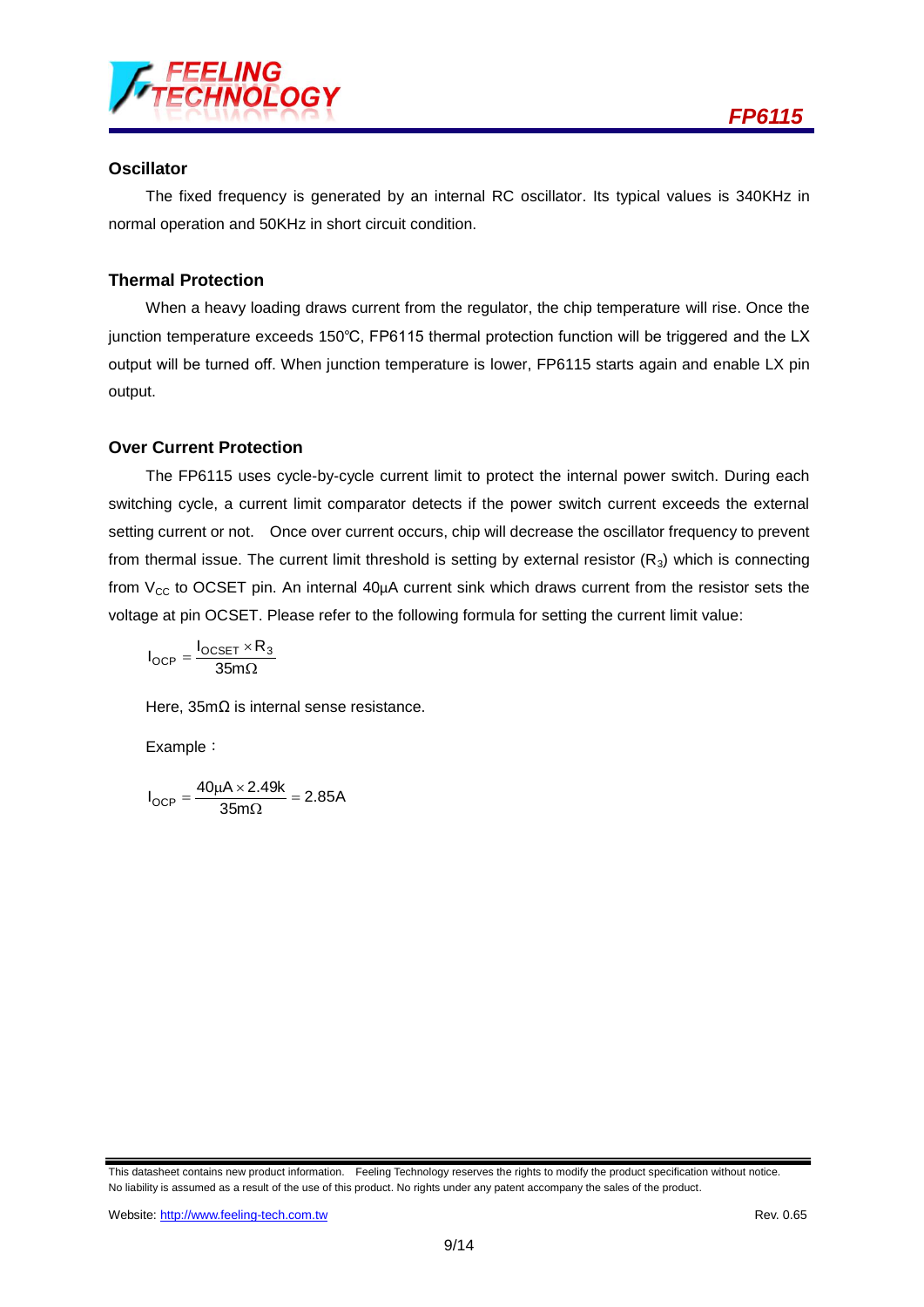

## **Application Information**

#### **Input Capacitor Selection**

The input capacitor must be connected to the  $V_{CC}$  pin and GND pin of the FP6115 to maintain steady input voltage and filter out the pulsing input current. The voltage rating of input capacitor must be greater than maximum input voltage plus ripple voltage.

In switch mode, the input current is discontinuous in a buck converter. The source current of the high-side MOSFET is a square wave. To prevent large voltage transients, a low ESR input capacitor sized for the maximum RMS current must be used. The RMS value of input capacitor current can be calculated by:

$$
I_{RMS} = I_{O_{-MAX}} \sqrt{\frac{V_O}{V_{IN}} \left(1 - \frac{V_O}{V_{IN}}\right)}
$$

It can be seen that when  $V_{\text{O}}$  is half of  $V_{\text{IN}}$ , C<sub>IN</sub> is under the worst current stress. The worst current stress on  $C_{IN}$  is  $I_{O~MAX} / 2$ .

#### **Inductor Selection**

The value of the inductor is selected based on the desired ripple current. Large inductance gives low inductor ripple current and small inductance result in high ripple current. However, the larger value inductor usually has a larger physical size, higher series resistance, and lower saturation current. On the experience, the value is to allow the peak-to-peak ripple current in the inductor to be 10%~20% maximum load current. The inductance value can be calculated by:

$$
L = \frac{(V_{IN} - V_{O})}{f \times \Delta I_{L}} \frac{V_{O}}{V_{IN}} = \frac{(V_{IN} - V_{O})}{f \times [2 \times (10\% - 20\%)I_{O}]} \frac{V_{O}}{V_{IN}}
$$

The inductor ripple current can be calculated by:

$$
\Delta I_{L} = \frac{V_{O}}{f \times L} \times \left(1 - \frac{V_{O}}{V_{IN}}\right)
$$

Choose an inductor that does not saturate under the worst-case load conditions, which is the load current plus half the peak-to-peak inductor ripple current, even at the highest operating temperature. The peak inductor current is:

$$
I_{L\_PEAK} = I_O + \frac{\Delta I_L}{2}
$$

This datasheet contains new product information. Feeling Technology reserves the rights to modify the product specification without notice. No liability is assumed as a result of the use of this product. No rights under any patent accompany the sales of the product.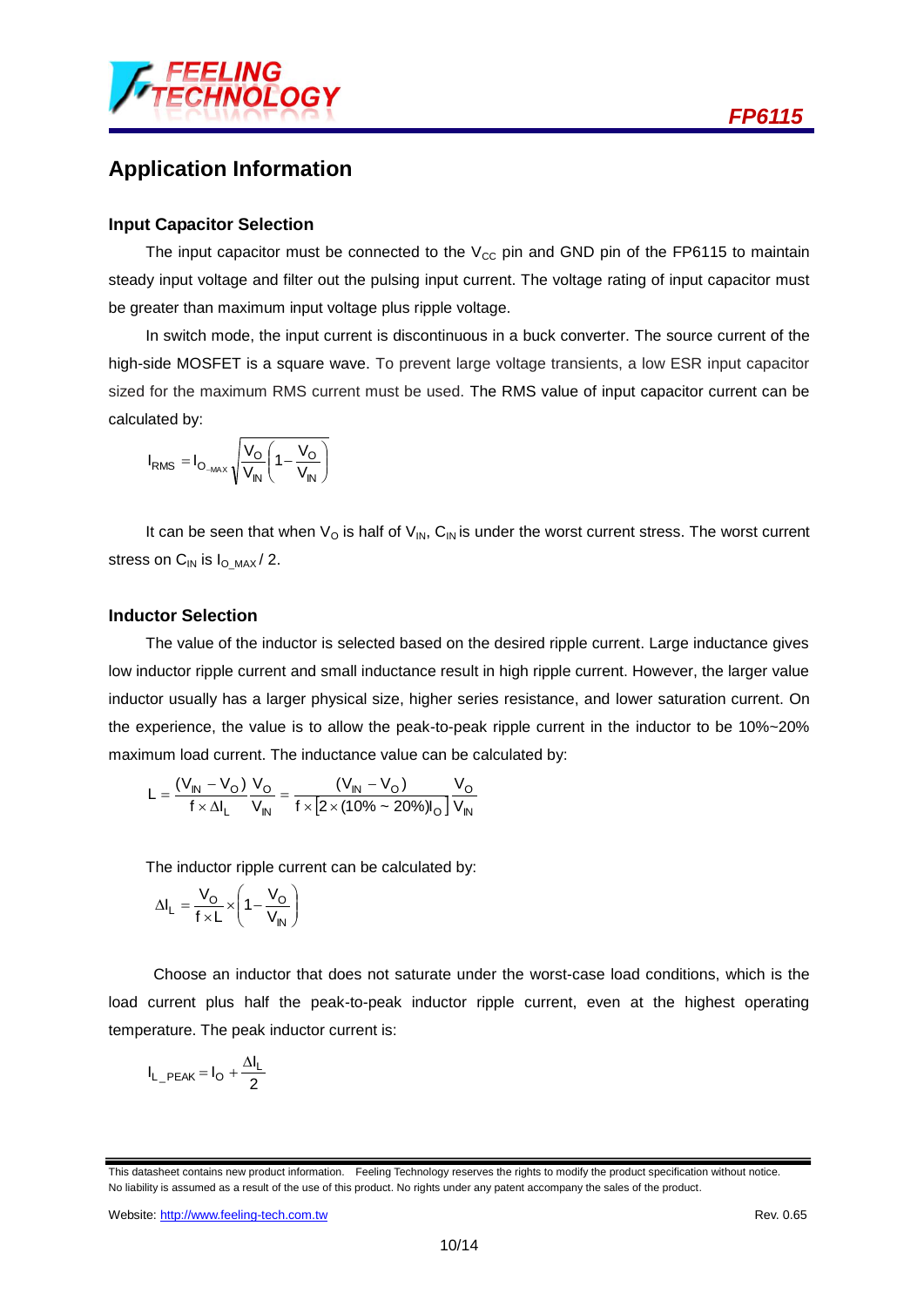

The inductors in different shape and style are available from manufacturers. Shielded inductors are small and radiate less EMI issue. But they cost more than unshielded inductors. The choice depends on EMI requirement, price and size.

| Inductor Value (µH) | Dimensions(mm)                | <b>Component Supplier</b> | Model         |
|---------------------|-------------------------------|---------------------------|---------------|
| 10                  | $10.3 \times 10.3 \times 4.0$ | <b>FENG-JUI</b>           | TPRH10D40-10R |
| 10                  | $10.1 \times 10.1 \times 3.0$ | Sumida                    | CDRH104R      |
| 15                  | $10.3 \times 10.3 \times 4.0$ | <b>FENG-JUI</b>           | TPRH10D40-15R |

#### **Output Capacitor Selection**

The output capacitor is required to maintain the DC output voltage. Low ESR capacitors are preferred to keep the output voltage ripple low. In a buck converter circuit, output ripple voltage is determined by inductor value, switching frequency, output capacitor value and ESR. The output ripple is determined by:

$$
\Delta V_O = \Delta I_L \times \left( \text{ESR}_{C_{OUT}} + \frac{1}{8 \times f \times C_{OUT}} \right)
$$

Where f = operating frequency,  $C_{\text{OUT}}$  = output capacitance and  $\Delta l_{\text{L}}$  = ripple current in the inductor. For a fixed output voltage, the output ripple is highest at maximum input voltage since ΔI<sup>L</sup> increases with input voltage.

### **Using Ceramic Input and Output Capacitors**

Care must be taken when ceramic capacitors are used at the input and the output. When a ceramic capacitor is used at the input and the power is supplied by a wall adapter through long wires, a load step at the output can induce ringing at the input,  $V_{\text{IN}}$ . In best condition, this ringing can couple to the output and be mistaken as loop instability. In worst condition, a sudden inrush of current through the long wires can potentially generate a voltage spike at  $V_{IN}$ , which may large enough to damage the part. When choosing the input and output ceramic capacitors, choose the one with X5R or X7R dielectric formulations. These dielectrics have the best temperature and voltage characteristics of all the ceramics for a given value and size.

This datasheet contains new product information. Feeling Technology reserves the rights to modify the product specification without notice. No liability is assumed as a result of the use of this product. No rights under any patent accompany the sales of the product.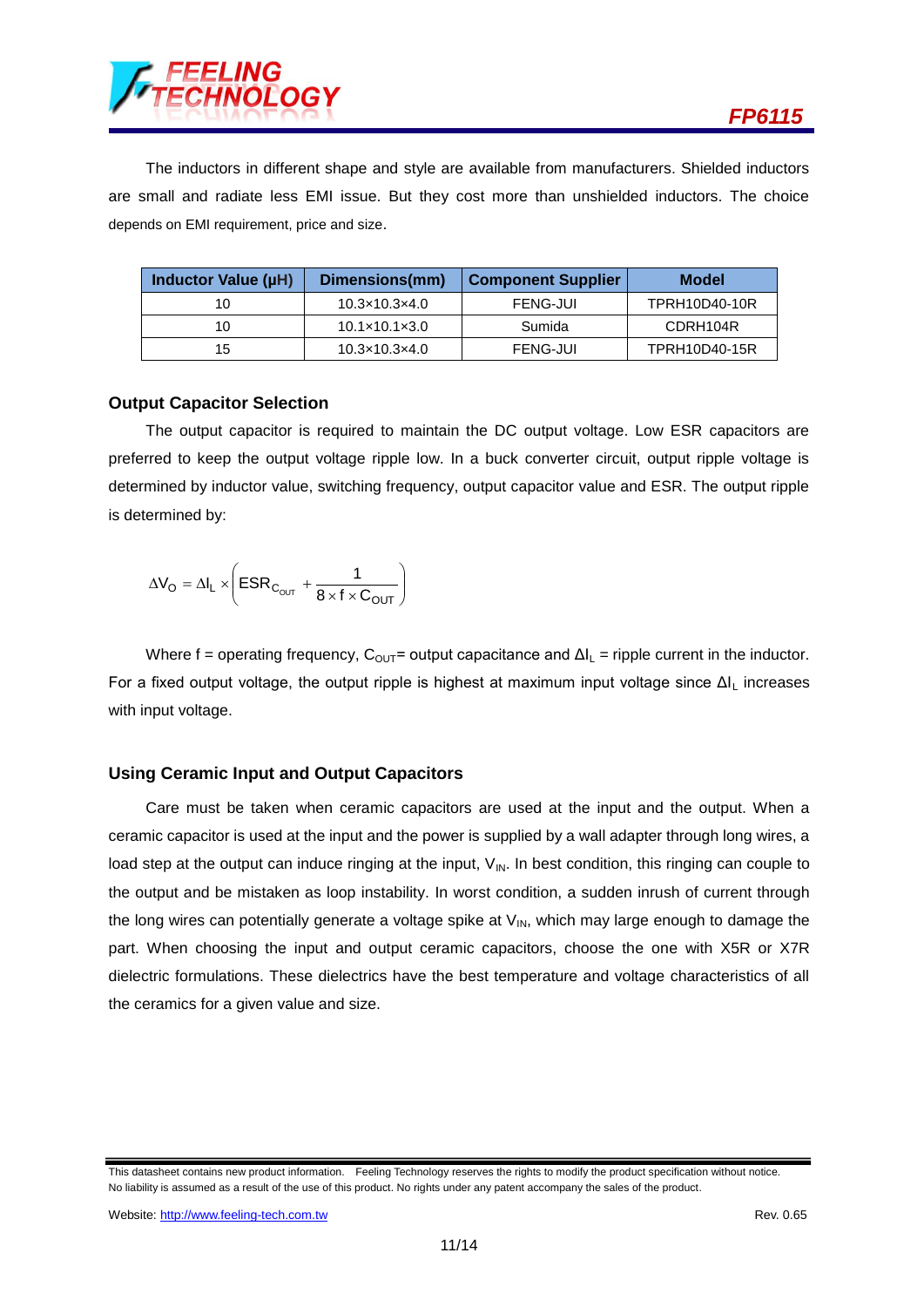#### **PC Board Layout Checklist**

- 1. The power traces, consisting of the GND trace, the LX trace and the  $V_{\text{IN}}$  trace should be kept short, direct and wide.
- 2. Place C<sub>IN</sub> near V<sub>CC</sub> pin as closely as possible to maintain input voltage steady and filter out the pulsing input current.
- 3. The resistive divider  $R_1$ and  $R_2$  must be connected to FB pin directly as closely as possible.
- 4. FB is a sensitive node. Please keep it away from switching node, LX. A good approach is to route the feedback trace on another layer and to have a ground plane between the top layer and the layer on which the feedback trace is routed. This reduces EMI radiation on to the DC-DC converter's own voltage feedback trace.
- 5. Keep the GND plates of  $C_{\text{IN}}$  and  $C_{\text{OUT}}$  as close as possible. Then connect this to the ground plane (if one is used) with several vias. This reduces ground plane noise by preventing the switching currents from circulating through the ground plane. It also reduces ground bounce at the FP6115 GND pin by giving it a low impedance ground connection.



Suggested Layout

This datasheet contains new product information. Feeling Technology reserves the rights to modify the product specification without notice. No liability is assumed as a result of the use of this product. No rights under any patent accompany the sales of the product.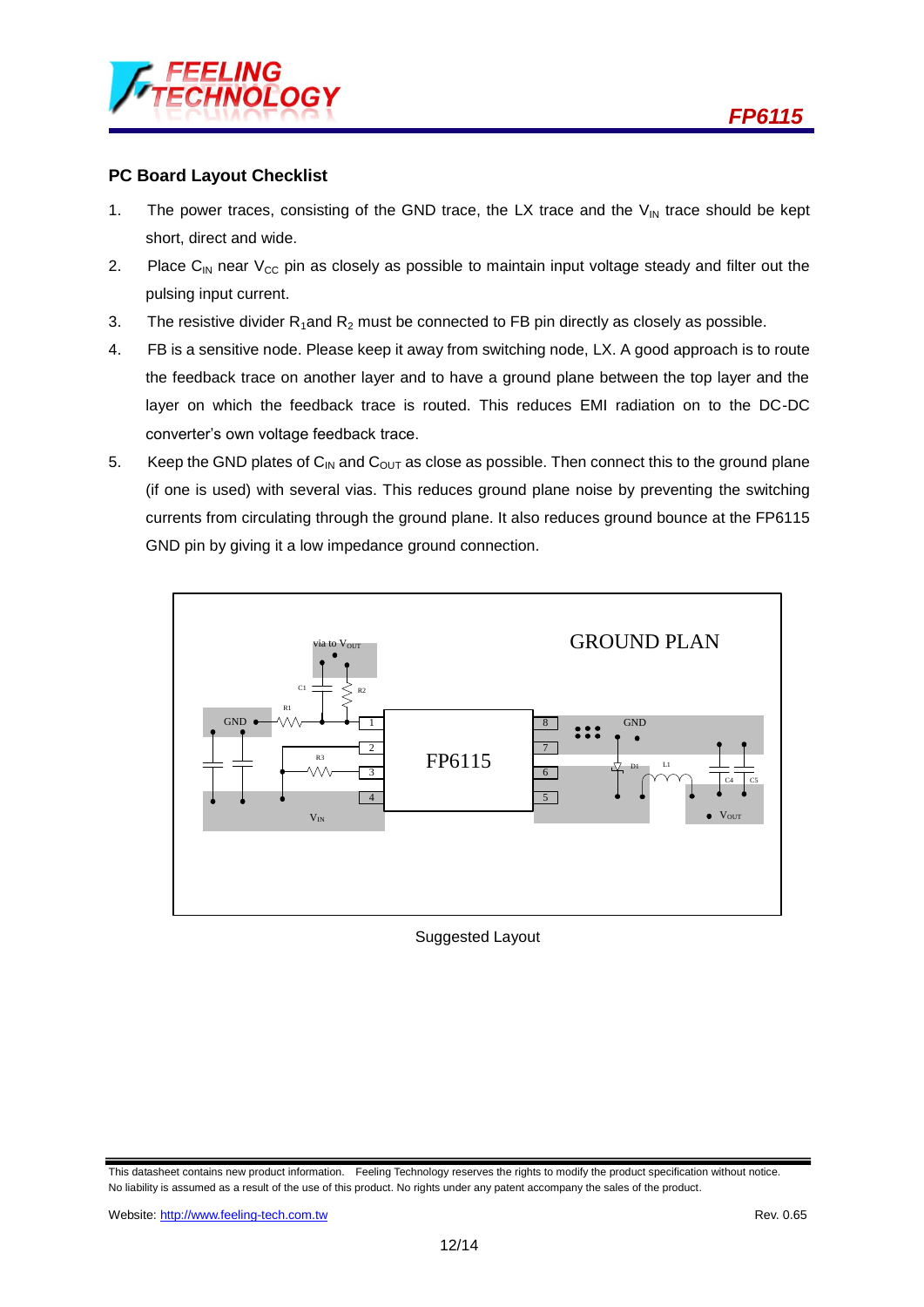

# **Typical Application**



FP6115 Basic DC-DC Regulator Circuits

### **For example:**

The V<sub>IN</sub> power supply is 12V and the V<sub>OUT</sub> is designed for 5.0V / 2A solution.

The output voltage formula is:

$$
V\text{OUT}=\left(1+\frac{R_2}{R_1}\right)\!\times V_{REF}=\!\left(1+\frac{10.5K\Omega}{2K\Omega}\right)\!\times 0.8V=5.0V
$$

### **Notice:**

- **1. Tapping reel aluminum foil bags after unpacking must be stored at ≤10% RH environment.**
- **2. Tapping reel aluminum foil bags after unpacking must sure surface-mount is completed within 168 hours.**

This datasheet contains new product information. Feeling Technology reserves the rights to modify the product specification without notice. No liability is assumed as a result of the use of this product. No rights under any patent accompany the sales of the product.